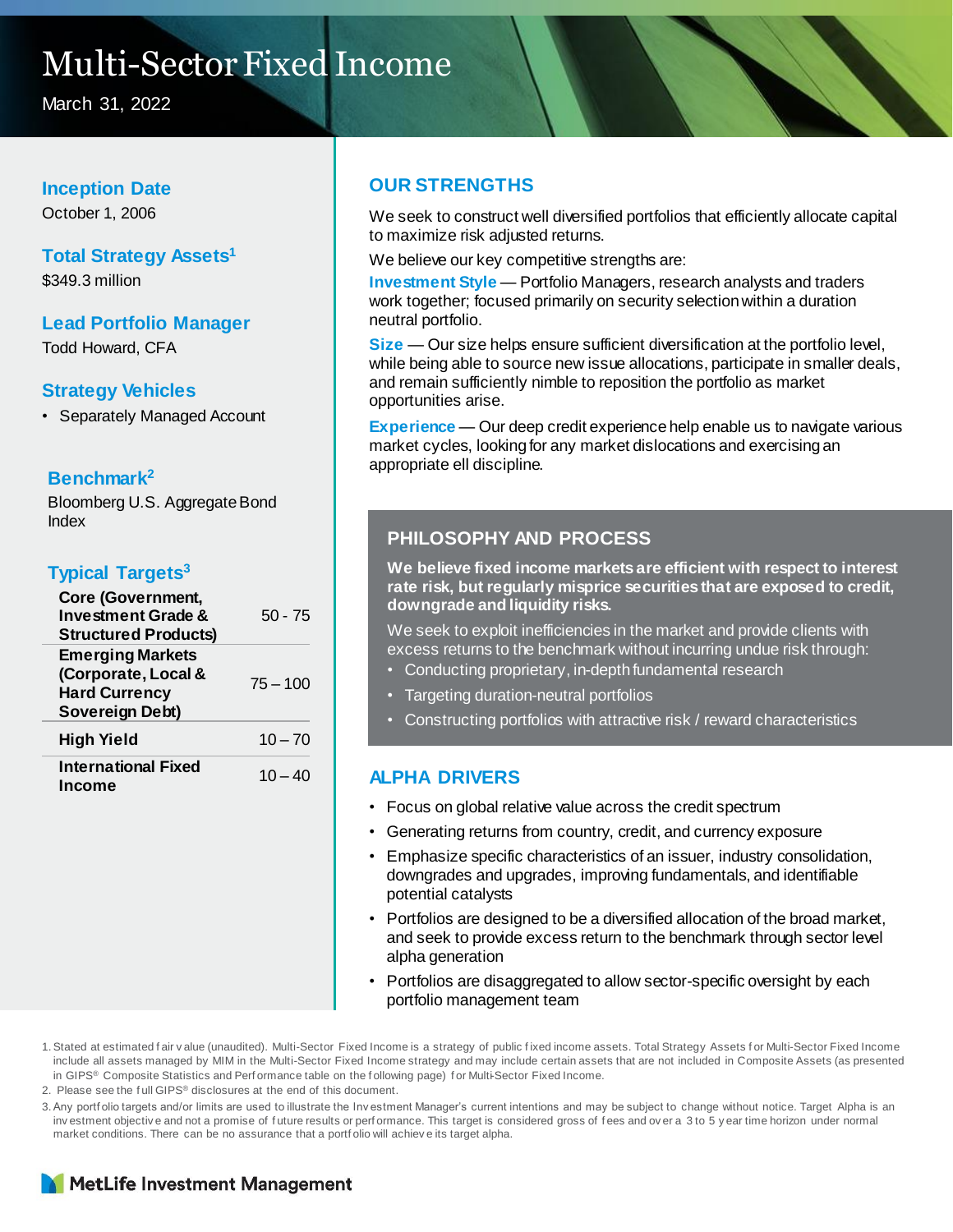#### **COMPOSITE PERFORMANCE (%)<sup>1</sup>**

- Multi-Sector Fixed Income (Gross of Fees)
- **Multi-Sector Fixed Income** (Net of Fees)
- **Bloomberg U.S. Aggregate** Bond Index



|                                               | <b>1Q22</b> | 1 Year  | 3 Years | <b>5 Years</b> | <b>7 Years</b> | <b>10 Years</b> | <b>Since</b><br><b>Inception</b> |
|-----------------------------------------------|-------------|---------|---------|----------------|----------------|-----------------|----------------------------------|
| <b>Multi-Sector FI (Gross of fees)</b>        | $-5.85$     | $-3.55$ | 2.63    | 3.14           | 3.34           | 3.80            | 5.41                             |
| <b>Multi-Sector FI (Net of fees)</b>          | $-5.89$     | $-3.76$ | 2.28    | 2.76           | 2.96           | 3.41            | 4.97                             |
| Bloomberg U.S. Aggregate Bond<br><b>Index</b> | $-5.93$     | $-4.15$ | .69     | 2.14           | 1.87           | 2.24            | 3.62                             |

#### **RELATIVE PERFORMANCE (GROSS OF FEES)<sup>2</sup>**



- 1.Past perf ormance is not indicativ e of f uture results. Net of f ee returns ref lect the deduction of inv estment adv isory f ees and are calculated in the same manner as gross of fee returns. Net of fee returns are calculated using the highest fee rate disclosed in the Form ADV. Fees for separate accounts may be negotiable depending upon asset size and ty pe of account. For additional benchmark disclosure, please see the GIPS® disclosures at the end of this presentation. Tracking error is calculated by subtracting the return of a specified benchmark from the manager's return for each period and then calculating the standard deviation of those dif f erences. Information ratio is the return of the portf olio minus the return of the benchmark divided by tracking error.
- 2. The eVestment Univ erse ranking is calculated by eVestment using investment perf ormance returns gross of fees and strategy descriptions self-reported by participating investment managers and are not are not verified or quaranteed by eVestment. eVestment defines each Universe and selects the participating managers for the Universe it determines have similar investment strategies. The Universe ranking uses gross performance as manager fees may vary so that returns will be reduced when advisory fees are deducted. Performance returns for periods greater than one y ear are annualized. Additional information regarding net performance rankings is av ailable upon request. The reports of the Universe percentile ranks were sourced on April 29, 2022, and represent 93% of the reported eVestment Global Unconstrained Fixed Income Univ erse as of that date. MIM has not v erif ied and cannot v erif y the inf ormation f rom outside sources.

#### MetLife Investment Management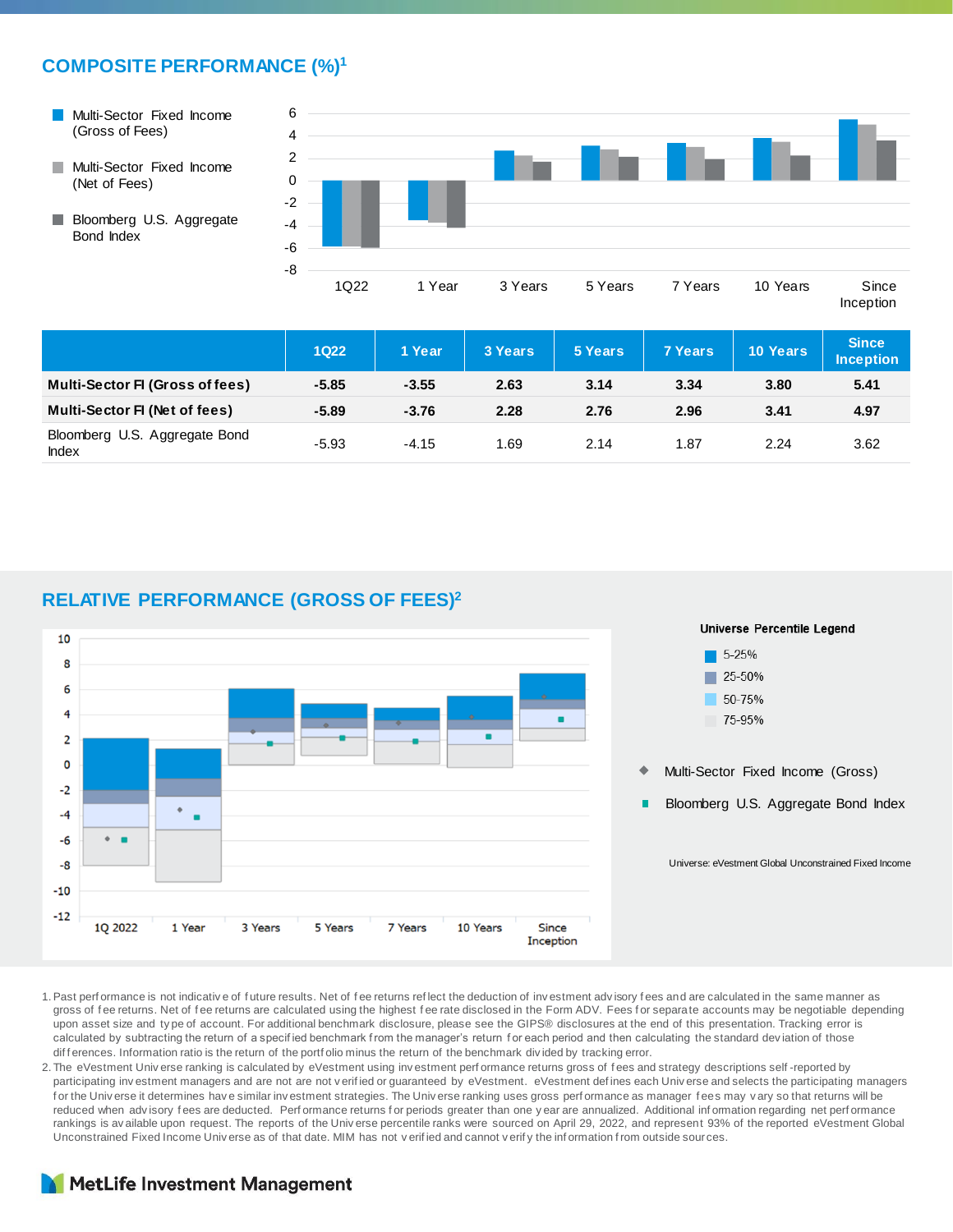#### **QUARTERLY PERFORMANCE ATTRIBUTION**

|                                              | <b>High Yield</b> | <b>Global</b> | <b>Emerging</b><br><b>Markets</b> | <b>Combined</b> |
|----------------------------------------------|-------------------|---------------|-----------------------------------|-----------------|
| <b>Allocation</b>                            | 36.3              | 27.0          | 36.6                              |                 |
| <b>Benchmark</b>                             | 33.3              | 33.3          | 33.3                              |                 |
| <b>Active Allocation</b>                     | 3.00              | $-6.30$       | 3.31                              |                 |
|                                              |                   |               |                                   |                 |
| 1Q 2022 (Benchmark RTN)                      | $-4.59$           | $-6.47$       | $-9.27$                           | $-6.78$         |
| <b>Portfolio Returns (Net)</b>               | $-4.87$           | $-7.02$       | $-6.40$                           | $-5.97$         |
|                                              |                   |               | <b>EXCESS</b>                     | 0.80            |
|                                              |                   |               |                                   |                 |
| <b>Excess Return due to Asset Allocation</b> | 0.07              | 0.00          | $-0.08$                           | $-0.02$         |
| <b>Security Selection</b>                    | $-0.10$           | $-0.15$       | 1.07                              | 0.82            |

| Index Returns  |           |               |                           |  |  |  |  |
|----------------|-----------|---------------|---------------------------|--|--|--|--|
| <b>Index</b>   | <u>ດ1</u> | <b>1 Year</b> | $\blacksquare$ Since Inc. |  |  |  |  |
| <b>Blended</b> | $-6.78$   | $-4.90$       | 2.81                      |  |  |  |  |

#### **STRATEGY**

The portfolio's outperformance primarily came from security selection in Emerging Markets. As the Russia/Ukraine conflict escalated, lack of exposure to Russia sovereigns and Belarus was beneficial, however, exposure to other Eastern European countries hurt relative returns. In local markets, while exposure to Russia detracted, Latin American countries Brazil and Chile outperformed as investors rotated money out of European local and into Latin America amid the war uncertainty. Despite Emerging Market countries being proactive and raising rates last year to curb inflation, this new unexpected inflation impulse on the back of the war and extended supply chain disruptions are forcing some central banks to continue hiking further. Most Latin American central banks are supported as they have ample room to keep increasing interest rates without hurting their post-pandemic recovery. Certain Energy related holdings contributed positively as oil prices surged and Middle Eastern assets performed well, however, exposure to Russian heavily weighed on returns. Otherwise, despite commodity strength, metals & mining and oil & gas were the worst performing sectors during the market volatility. With supply chain issues still at the forefront, Chinese corporates underperformed during the quarter. Security selection in Global and High Yield modestly detracted.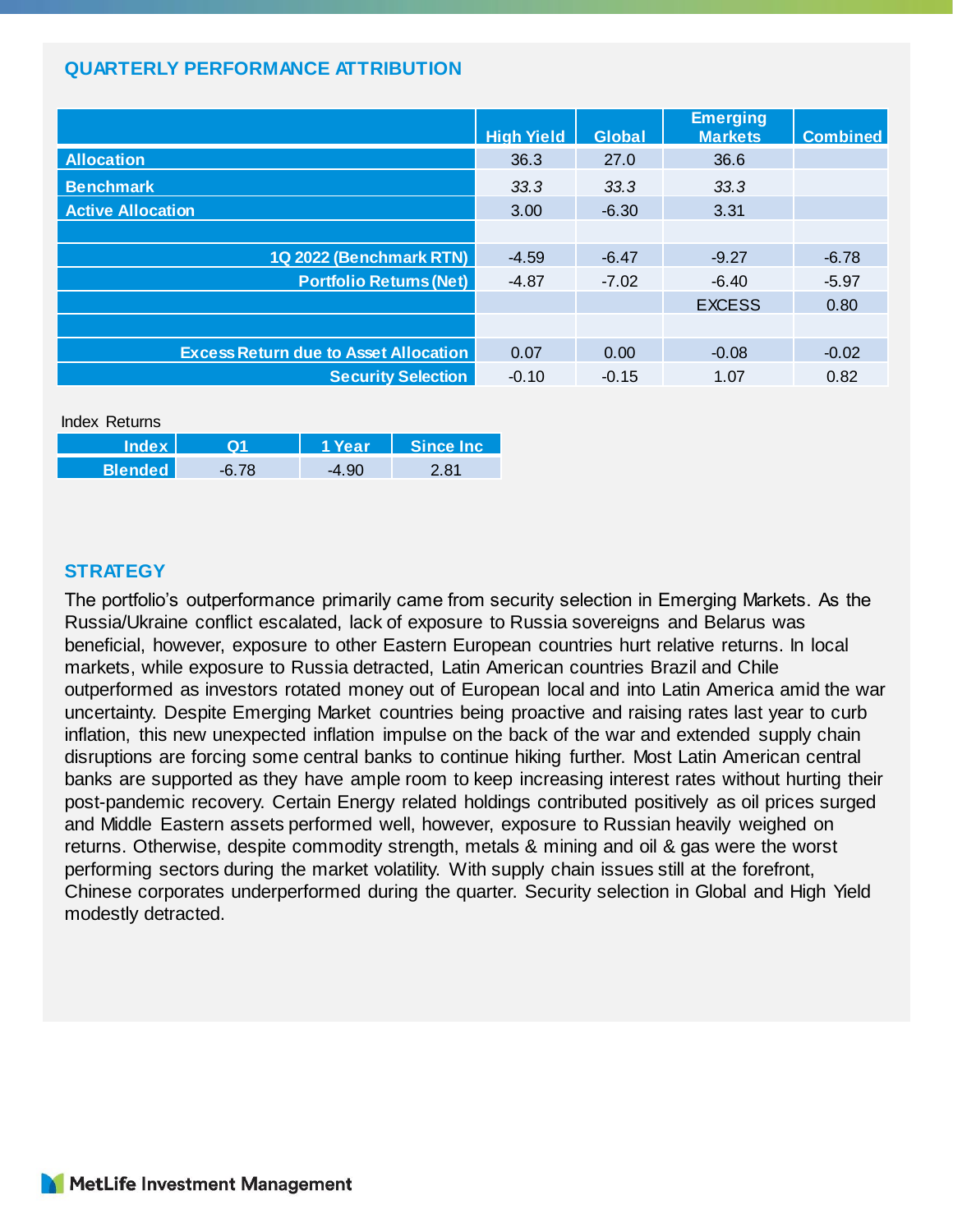#### **STRATEGY CHARACTERISTICS<sup>1</sup>**

|                                                 |      | Yield To Maturity (%)   Effective Duration (years)   Average Credit Quality |          |
|-------------------------------------------------|------|-----------------------------------------------------------------------------|----------|
| Multi-Sector Fixed Income Strategy <sup>1</sup> | 3.93 | 6.39                                                                        | A2/A     |
| Bloomberg U.S. Aggregate Bond Index             | 2.91 | 6.69                                                                        | Aa2 / AA |

#### **SECTOR POSITIONING<sup>1</sup>**

|                              | <b>Market Value (%)</b>          |                                                      |  |  |  |
|------------------------------|----------------------------------|------------------------------------------------------|--|--|--|
|                              | <b>Multi-Sector Fixed Income</b> | <b>Bloomberg U.S. Aggregate Bond</b><br><b>Index</b> |  |  |  |
| <b>Agency Municipals</b>     | 0.26                             | 4.33                                                 |  |  |  |
| <b>High Yield Corporates</b> | 14.39                            | 0.02                                                 |  |  |  |
| Investment Grade Corporates  | 21.39                            | 24.74                                                |  |  |  |
| <b>RMBS</b>                  | 18.54                            | 27.67                                                |  |  |  |
| <b>CMBS</b>                  | 4.86                             | 1.98                                                 |  |  |  |
| <b>ABS</b>                   | 4.04                             | 0.32                                                 |  |  |  |
| Non-Dollar                   | 9.79                             | 0.00                                                 |  |  |  |
| Emerging Markets             | 9.72                             | 1.45                                                 |  |  |  |
| Treasuries / Cash            | 17.00                            | 39.51                                                |  |  |  |

### **CREDIT QUALITY DISTRIBUTION (%)<sup>1</sup>**



1. The characteristics display ed are for a representative account for this investment strategy. Actual account characteristics may differ. The benchmark data is that of the Bloomberg U.S. Aggregate Bond Index. All data above is provided for illustrative purposes only. This data is supplemental to the information required in a GIPS® compliant document. Credit ratings ref lect the index prov ider's credit quality methodology . Av erage quality excludes cash and securities that are not rated.

#### MetLife Investment Management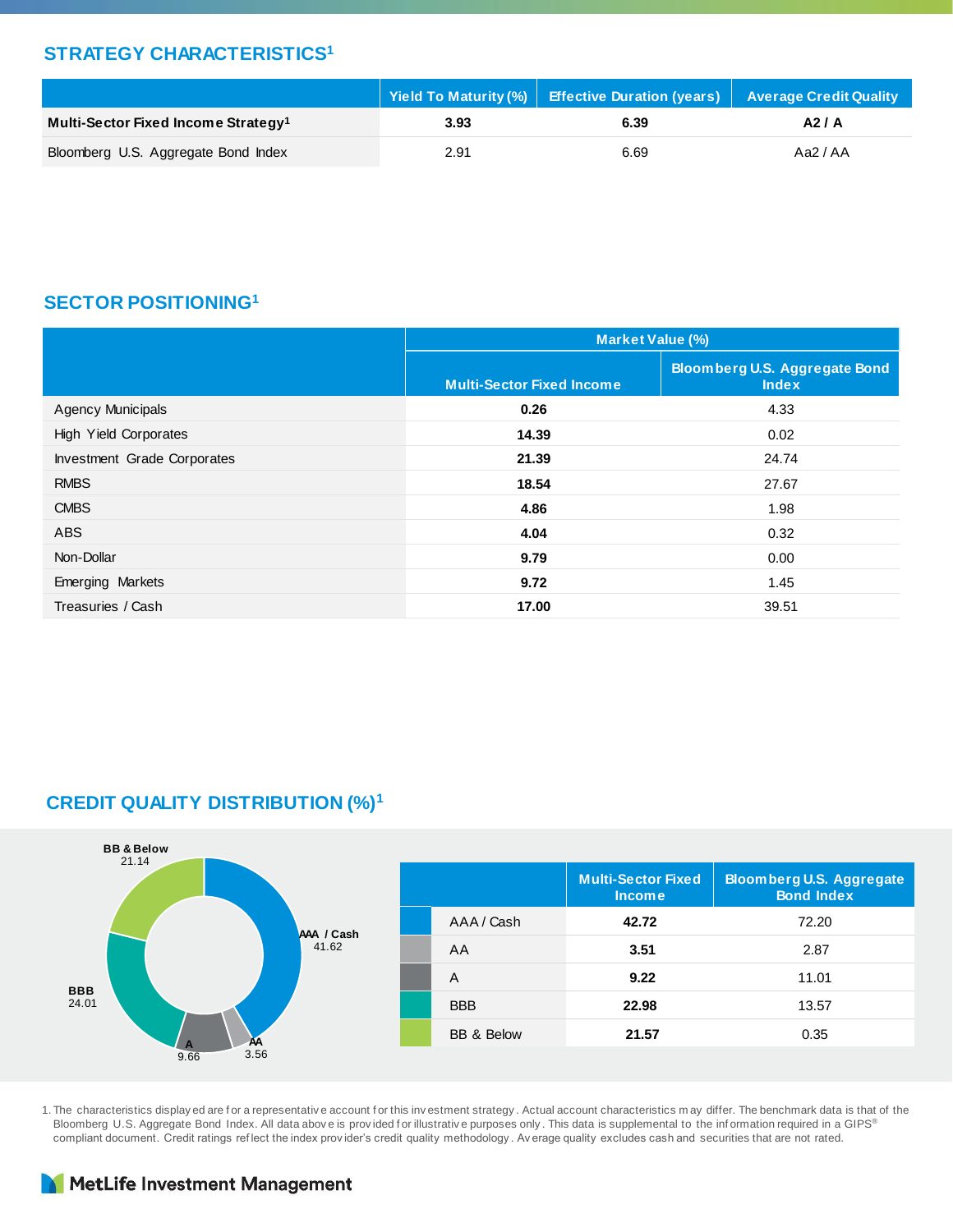#### **COMPOSITE STATISTICS AND PERFORMANCE**

| Year             | Gross-of-Fee<br><b>Return</b> | Net-of-Fee<br><b>Return</b> | <b>Benchmark</b><br>Return <sup>1</sup> | <b>Number of</b><br><b>Portfolios</b> | <b>Dispersion</b><br>STDV <sup>2</sup> | <b>Composite</b><br>3 Yr STDV3 | <b>Benchmark</b><br>3 YR STDV3 | <b>Composite</b><br><b>Assets</b> | <b>Total Firm</b><br>Assets (BB) <sup>4</sup> |
|------------------|-------------------------------|-----------------------------|-----------------------------------------|---------------------------------------|----------------------------------------|--------------------------------|--------------------------------|-----------------------------------|-----------------------------------------------|
| 2010             | 12.48%                        | 11.76%                      | 6.54%                                   | $\leq 5$                              | N/A                                    | N/A                            | N/A                            | \$439,906,661                     |                                               |
| 2011             | 7.06%                         | 6.57%                       | 7.84%                                   | $\leq 5$                              | N/A                                    | 5.45%                          | 2.82%                          | \$223,854,580                     | $\overline{\phantom{a}}$                      |
| 2012             | 13.21%                        | 12.77%                      | 4.21%                                   | $\leq 5$                              | N/A                                    | 3.95%                          | 2.42%                          | \$258,581,332                     | $\overline{\phantom{a}}$                      |
| 2013             | $-0.04%$                      | $-0.44%$                    | $-2.02%$                                | $\leq 5$                              | N/A                                    | 4.41%                          | 2.75%                          | \$259,673,689                     | $\overline{a}$                                |
| 2014             | 4.59%                         | 4.18%                       | 5.97%                                   | $\leq 5$                              | N/A                                    | 4.14%                          | 2.63%                          | \$287,339,067                     | $\overline{\phantom{a}}$                      |
| 2015             | $-2.06%$                      | $-2.45%$                    | 0.55%                                   | $\leq 5$                              | N/A                                    | 4.03%                          | 2.88%                          | \$269,333,525                     | $\overline{\phantom{a}}$                      |
| 2016             | 9.35%                         | 8.91%                       | 2.65%                                   | $\leq 5$                              | N/A                                    | 4.02%                          | 2.98%                          | \$285,540,098                     |                                               |
| 2017             | 7.12%                         | 6.70%                       | 3.54%                                   | $\leq 5$                              | N/A                                    | 3.62%                          | 3.72%                          | \$314,686,787                     | $\overline{\phantom{a}}$                      |
| 2018             | $-1.52%$                      | $-1.91%$                    | 0.01%                                   | $\leq 5$                              | N/A                                    | 3.30%                          | 2.84%                          | \$297,001,065                     | $\overline{\phantom{a}}$                      |
| 2019             | 11.75%                        | 11.31%                      | 8.72%                                   | $\leq 5$                              | N/A                                    | 2.72%                          | 2.87%                          | \$119,489,438                     | \$600.0                                       |
| 2020             | 8.54%                         | 8.11%                       | 7.51%                                   | $\leq 5$                              | N/A                                    | 5.28%                          | 3.36%                          | \$129,731,131                     | \$659.6                                       |
| 2021             | $-1.06%$                      | $-1.28%$                    | $-1.54%$                                | $\leq 5$                              | N/A                                    | 5.39%                          | 3.35%                          | \$128,323,172                     | \$669.0                                       |
| YTD to 3/31/2022 | $-5.85%$                      | $-5.89%$                    | $-5.93%$                                | $\leq 5$                              | N/A                                    | 5.71%                          | 3.98%                          | \$120,713,425                     | N/A                                           |

**Past performance is not indicative of future results.** The information presented is only available for institutional client use.

1. The performance benchmark for the Multi-Sector Fixed Income composite is the Bloomberg U.S. Aggregate Bond Index which is a broad based index that measures the investment grade, U.S. dollar denominated, fixed rate taxable bond market, including Treasuries, government-related and corporate securities, MBS (agency fixed rate and hybrid ARM passthroughs), ABS, and CMBS. The Aggregate U.S. Bond Index does not reflect all sectors targeted within the Multi-Sector strategy. It is not possible to invest directly in an unmanaged index. All index returns presented are provided to represent the investment environment existing during the time periods shown and will not be covered by the future report of independent verifiers. For comparison purposes, the index is fully invested and includes the reinvestment of income. The returns for the index do not include any transaction costs, management fees or other costs.

2. The dispersion of annual returns is measured by the standard deviation among asset-weighted portfolio returns represented in the composite for the full year. "N/A" is an indication that the information is not statistically meaningful due to an insufficient number of portfolios (five or fewer) in the composite for the entire year. Standard deviation is only presented for accounts managed for a full calendar year

3. The three-year annualized standard deviation measures the variability of the composite and the benchmark returns over the preceding 36 month period. The standard deviation is not presented for 2006 through 2010 because it is not required for periods prior to 2011. It is also not presented for quarter-ends.

4. Prior to July 1, 2019, the investment team was part of a prior firm. Therefore, "Total Firm Assets (BB)" is left blank for year ends before the team joined MetLife Investment Management.

For purposes of the Global Investment Performance Standards ("GIPS") compliance, the "Firm" is defined as MetLife Investment Management ("MIM"). MIM is MetLife, Inc.'s institutional investment management business. The Firm is defined to include all accounts captured in MetLife's Assets Under Management. On September 15, 2017, MetLife, Inc. ("MetLife") acquired Logan Circle Partners ("LCP") and the Firm was redefined as of July 1, 2019 to include LCP in the MIM assets.

MetLife Investment Management claims compliance with the Global Investment Performance Standards (GIPS®) and has prepared and presented this report in compliance with the GIPS standards. MetLife Investment Management has been independently verified for periods **January 1, 2011 through June 30, 2019.** A firm that claims compliance with the GIPS standards must establish policies and procedures for complying with all the applicable requirements of the GIPS standards. Verification provides assurance on whether the firm's policies and procedures related to composite and pooled fund maintenance, as well as the calculation, presentation, and distribution of performance, have been designed in compliance with the GIPS standards and have been implemented on a firm-wide basis. The **Multi-Sector Fixed Income** composite has had a performance examination for the periods **November 1, 2007 through June 30, 2019**. The verification and performance examination reports are available upon request.

GIPS® is a registered trademark of CFA Institute. CFA Institute does not endorse or promote this organization, nor does it warrant the accuracy or quality of the content contained herein.

The creation date of the Multi-Sector Fixed Income ("Multi-Sector") composite is November 1, 2007 and the inception date is October 1, 2006. Prior to July 1, 2019, the performance of the composite represents the performance that occurred while members of the management team were affiliated with prior firms. The composite has been examined for the periods November 1, 2007 to June 30, 2019 while at another firm. The prior firm, LCP, was verified for the periods November 1, 2007 to June 30, 2019. The verification and performance examination reports are available upon request.

The Multi-Sector strategy seeks to outperform the broad fixed income market by investing in U.S. investment grade bonds, U.S. high yield bonds, U.S. structured markets, emerging market debt sovereign and corporate securities and international currency and bonds in both established and emerging markets. Derivatives may make up a part of the Multi-Sector strategy, as the Firm utilizes futures, forwards and interest rate swaps to manage risk, rather than for speculative purposes. The composite includes all fee-paying portfolios managed on a discretionary basis according to the applicable composite strategy except as otherwise excluded herein. The Firm maintains a complete list and description of composites and a list of broad distribution pooled<br>funds which are available upon re

The performance benchmark for the Multi-Sector composite is the Bloomberg U.S. Aggregate Bond Index which is a broad based index that measures the investment grade, U.S. dollar<br>denominated, fixed rate taxable bond market, The Aggregate U.S. Bond Index does not reflect all sectors targeted within the Multi-Sector strategy. It is not possible to invest directly in an unmanaged index. All index returns presented are provided to represent the investment environment existing during the time periods shown and will not be covered by the future report of independent verifiers. For comparison purposes, the index is fully invested and includes the reinvestment of income. The returns for the index do not include any transaction costs, management fees or other costs.

Returns are based on fully discretionary accounts under management and may include terminated accounts. The dispersion of annual returns is measured by the standard deviation among asset-weighted portfolio returns represented within the composite for the full year. Dispersion is not calculated for composites with five or fewer accounts for the whole period.

Performance returns are presented gross and net of fees, include the reinvestment of all income and are calculated in U.S. dollars. Dividend income has been recorded net of all applicable foreign withholding taxes. Net of fee returns reflect the deduction of investment management fees and are calculated in the same manner as gross of fee returns. The investment management fee schedule for Multi-Sector strategy is 0.40% on the first \$25 million, 0.35% on amounts from \$25 million to \$100 million and 0.30% on amounts over \$100 million. Net returns have been calculated by reducing the twelfth root of the monthly gross returns by the highest stated ADV fee of the strategy. From inception date to November 2008, the highest stated ADV fee used to calculate monthly net returns was 0.40%. From December 2008 to March 2011 the highest stated ADV fee was 0.65%. From April 2011 to the present the highest stated ADV fee is 0.40%. Investment management fees are described in greater detail in the Firm's Form ADV. Individual client returns will be reduced by investment management fees and other expenses that the account may incur. Fees have a compounding effect on cumulative results. Actual investment management fees incurred by clients may vary.